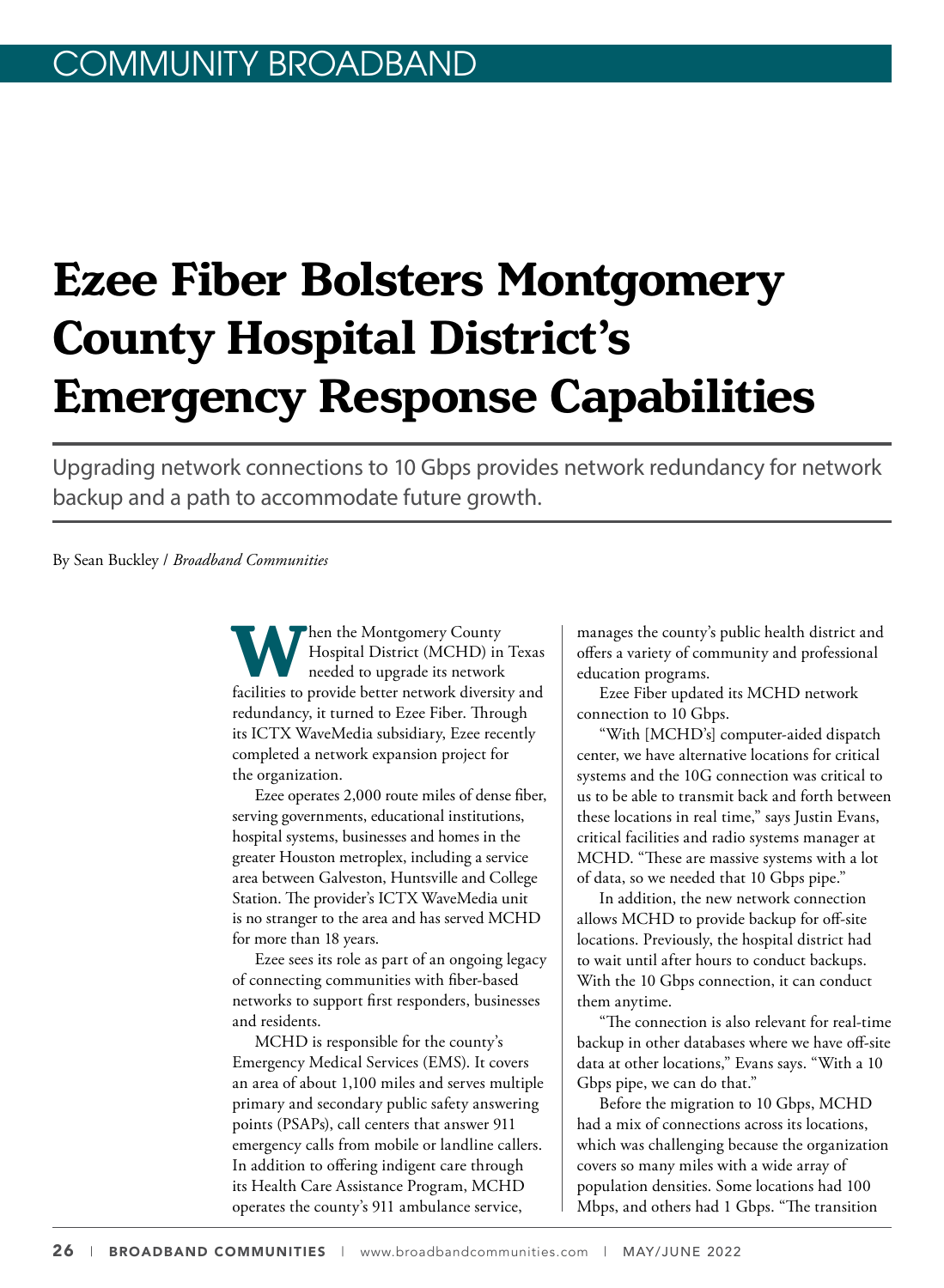

What sets Ezee Fiber apart from other providers that serve MCHD is that it is one of the first to offer 10 Gbps.

to 10 Gbps changed how we operate," Evans says. "In some locations, we couldn't do backups previously because we were limited in bandwidth."

#### **CONSOLIDATING FIBER SOURCES**

Similar to other emergency organizations, MCHD gets fiber from several providers. "It would be bad to just go with one provider, which would mean we would have all our eggs in one basket," Evans says. "As our CEO says, we like to have belts and suspenders."

Because MCHD operates a critical emergency network, Evans and his team work with all MCHD fiber providers to understand where the fiber is located and any points of failure.

Ezee is one of MCHD's primary partners. What sets Ezee apart from the other providers is that it's one of the first to offer 10 Gbps. But offering a highspeed connection is only one reason the partnership is strong. "Ezee is a local company and easy to deal with," Evans says. "If it offered a 10G connection but was unreliable, it wouldn't do us any good. We need both."

To that end, Evans adds that he

and his team strive to have a strong understanding of the Ezee network and to make sure that Ezee keeps it well maintained. "These things are critical to us," he notes.

#### **DESIRE FOR DIVERSITY**

Transitioning the circuit to 10 Gbps was easy because Ezee already had connections to other MCHD locations and fiber deployed in the areas MCHD covers. Ezee already had a lot of fiber in the ground, so it mainly had to upgrade its core optical and routing equipment to support the 10 Gbps connection.

"We had one location where fiber wasn't already in the ground, and one was about getting a diverse route," Evans says.

### **GEM OPPORTUNITIES RISING**

For Ezee Fiber, the government education and medical (GEM) market segment are ripe for growth. Today, Ezee's 2,000-mile fiber-to-thepremises network serves the greater Houston metroplex.

Having purchased a company, ICTX WaveMedia, with eight wholesale customers, Ezee says it will have 20 customers by next year. During this process, it will continue to establish network-to-network interconnection (NNI) agreements with other providers to extend its reach.

As more wireless operators roll out 5G, fiber to the tower is a key opportunity for Ezee's business service segment. Scott Widham, CEO of Ezee Fiber, says, "The three largest wireless operators need fiber services." Scott Widham